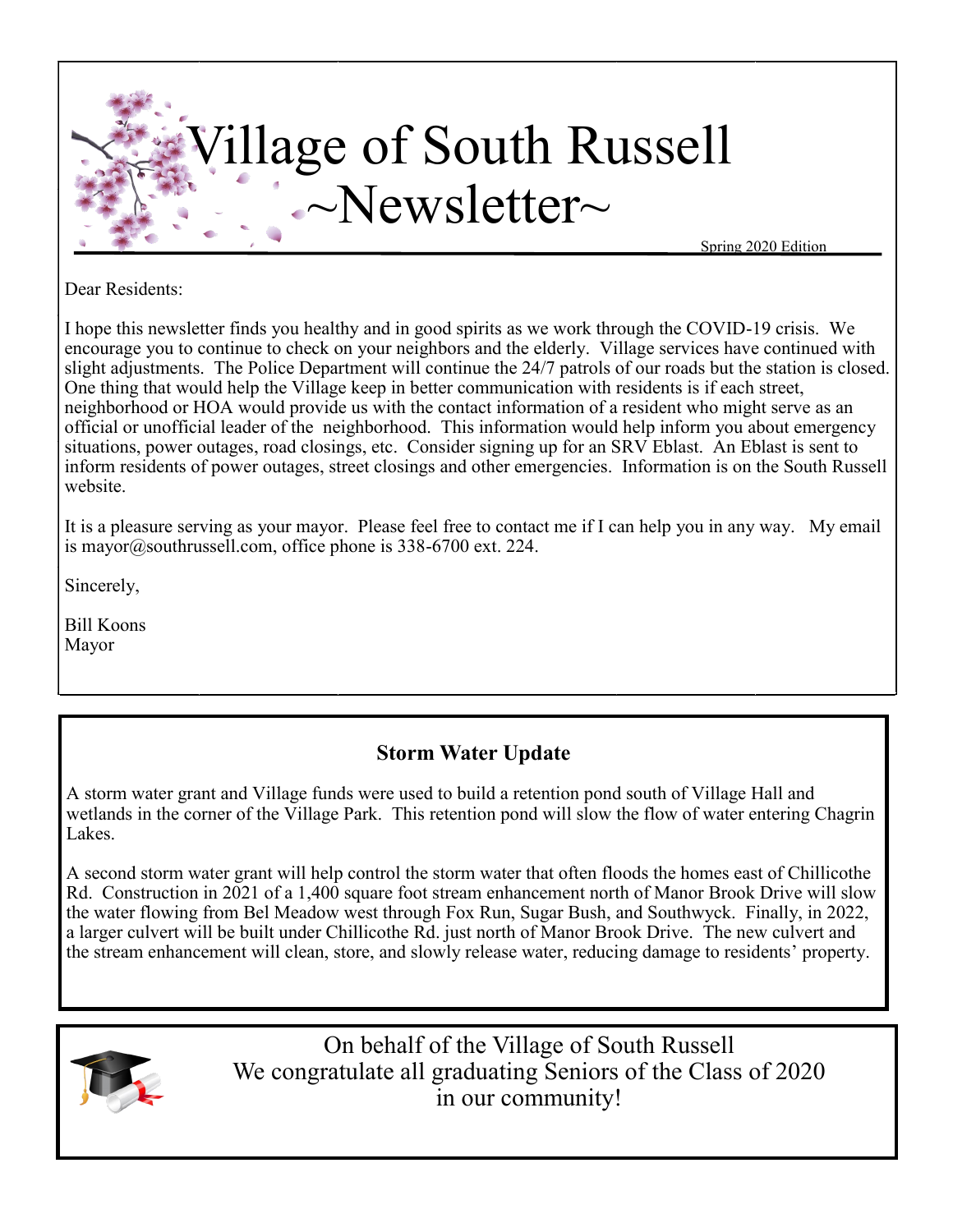

### **Village of South Russell SPRING TRASH DAY June 6, 2020 8:00 a.m.—2:00 p.m. Proof of Residency REQUIRED**



**Accepted items:** General trash and debris, items containing freon (refrigerators, freezers, dehumidifiers, and air conditioners), scrap metal, white metal (appliances), computer and electronic equipment, batteries and **TIRES**!

**NO** Yard waste, hazardous household chemicals, or containers with liquified products accepted. For special Geauga Trumbull Solid Waste collection dates and locations, see **www.gottagogreen.org**

#### **GUIDELINES:**

- **NO liquids, paints, hazardous household chemicals, construction debris, rocks, yard waste, or household garbage.**
- **Mattresses and upholstered furniture must be wrapped in plastic and taped securely to prevent possible bed bug transfer.**

**Fun Fact:** Latex paint is not considered a hazardous material and DRY paint may be disposed of with the rest of your garbage. For tips on drying paint, go to https://www.startrecycling.com/ index.php/proper-disposal/latex-paint

**DUE TO THE COVID-19, there will be NO SENIOR TRASH PICK-UP this year.**

## **Dirt Spoils List Proposal**

South Russell Village Council is considering the adoption of a resolution to address situations where a Village project results in surplus fill dirt, road grindings, and other materials that have no value to the Village but may be desired by Village residents. The resolution, if adopted, would authorize the Mayor and/or another Village official, such as the Streets Commissioner, to create and maintain a running list of residents desiring such materials. The distribution of the materials would be to the residents appearing on the list in the order their names appear on the running list. The resolution will be considered and potentially adopted in the course of the June 8, 2020 Council meeting.

# **South Russell Village Park News**



Use of the Village Pavilion and Playground are currently pending direction by the Governor. Updated information will be placed on the Village website.

However, the park is open for a summer full of walks and play! Feel free to bring your family pet, but please remember that dogs must be on leash at all times when visiting our park

(Ord. 618.19) Also, please be courteous and clean up after your pet!

## **Did You Know?**

South Russell Village Park is home to the largest BOBOLINK population in Geauga County! These birds migrate from South America to our Village annually and have already been spotted this year in our park on

May 11th. Bobolinks are ground nesters, and build their nests in the tall grasses that remain unmowed in our park until August. While walking on the park's trails, the Bobolinks can be seen rising up out of the tall grasses. The Bobolink is a mostly black bird with white markings and a pale yellow or cream colored "cap" on its head.

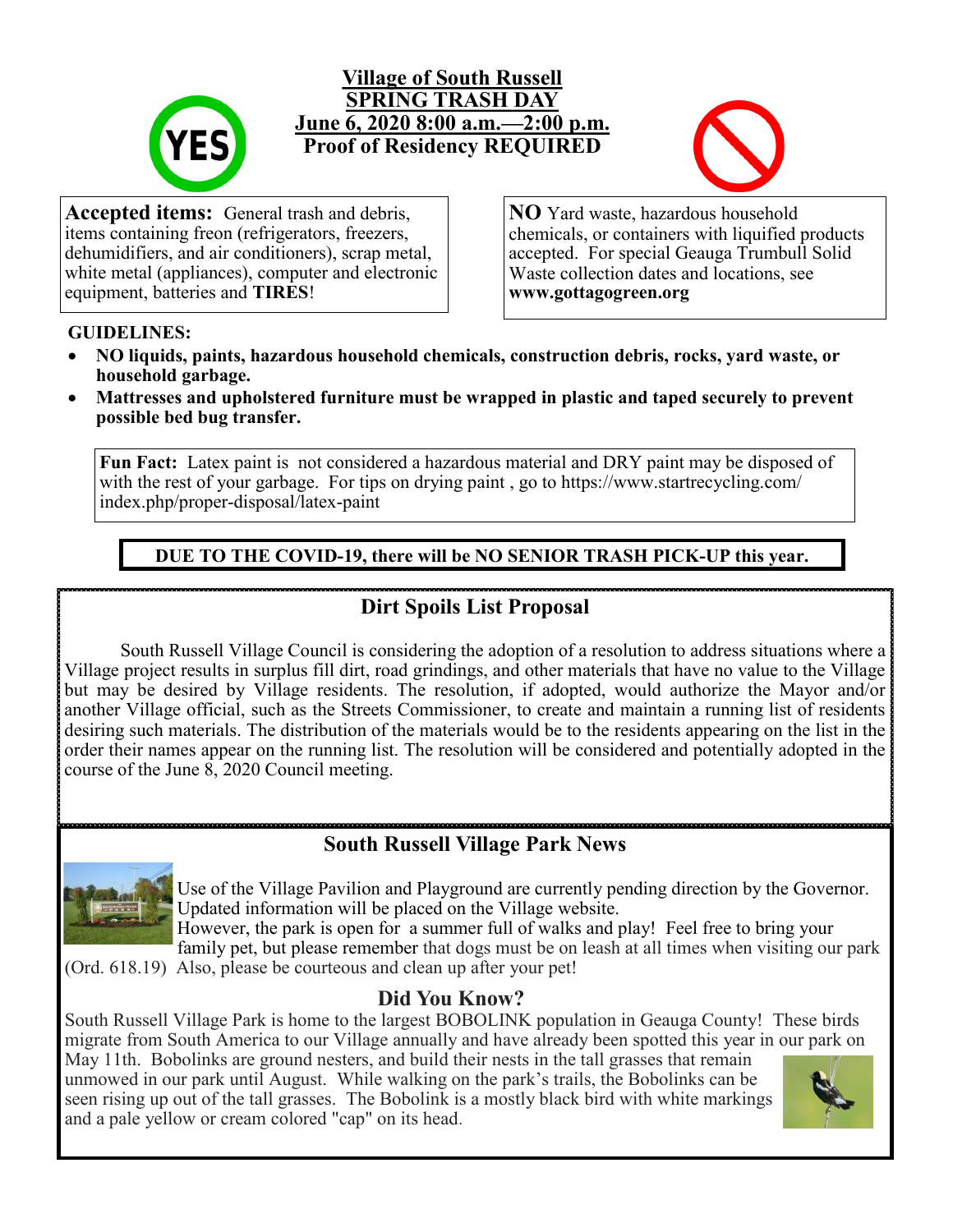## **Septic Standards and Storm Water Meetings**

Two Special Council meetings are planned for this summer. The meeting on Monday, June 8, at 6:00 p.m. will review septic standards in the Village. On Monday, July 20 at 7:00 p.m., the Mayor will provide an update of the Village's storm water situation. The storm on the weekend of March  $\overline{28} \& 29$  resulted in over forty residents reporting water entering their homes.

The meetings are open to the public. Refer to the calendar on the Village website for details, www.southrussell.com

# **TAXES DUE**

Due to the COVID-19 pandemic, Municipal Income Tax returns are due **JULY 15, 2020**. All residents 18 years of age and older are required to file an annual return with the Central Collection Agency (CCA). Local income tax withheld by your employer does **not** fulfill your obligation to file a tax return. Local ordinance provides for both penalty and interest charges to be assessed for late filing or non-filing.

#### *Need assistance with your South Russell Municipal Tax Return?*

CCA – Division of Taxation has designated specific Auditors to assist you with any South Russell municipal income tax matter. For personalized service, please contact: Deneen Wray 216-664-2070 ext. 1786 or call the main office at 216-664-2070 to reach any CCA auditor.

For tax forms or to file electronically, please go to [www.ccatax.ci.cleveland.oh.us](http://www.ccatax.ci.cleveland.oh.us)



Π

#### **Home Improvements May Require a Permit**

With warm weather approaching, many residents will be diving into home improvement and construction projects. It is the homeowner's responsibility to ensure that permits are obtained, and ultimately that the work is inspected, regardless of whether it is a DIY project or a contractor is used. Permits are required for roofing, electrical work, fences, sheds, hot water tank replacement, furnaces, air conditioning, siding, decks, and replacement windows. All contractors working in the Village are required to register with the Building Department.

The purpose of the process is meant to protect the homeowner and verify that the work meets the minimum code requirements. For questions regarding permits or to determine if contractors are registered, contact the Building Department at  $(440)$  338-1312 or email building@southrussell.com.



#### **Tornado Siren**

Testing of the Tornado Siren will be occurring every Saturday at 2:00 during Tornado season!



## **South Russell Village Cemetery**

South Russell Village Cemetery is located at 5230 Chillicothe Road. The Cemetery map can be viewed in Village Hall or on the Cemetery page at www.southrussell.com

# **Full Size Lots**

Village Resident: \$1,000 Prior Resident: \$2,000

**Cremation Lots** Village Resident: \$800 Prior Resident: \$1,600

#### **Scattering/Memorial Garden**

\$350 ~\$450—includes engraved paver

 For more information, contact Danielle Romanowski, fiscalofficer@southrussell.com  $(440)$  557-5533



## **DON'T MISS THE BUZZ!**

**To keep up with Village news, meetings, and events, follow us on Facebook and check out our website at www.southrussell.com. To receive Eblasts with important time sensitive information, visit the Services page at www.southrussell.com and sign up!**